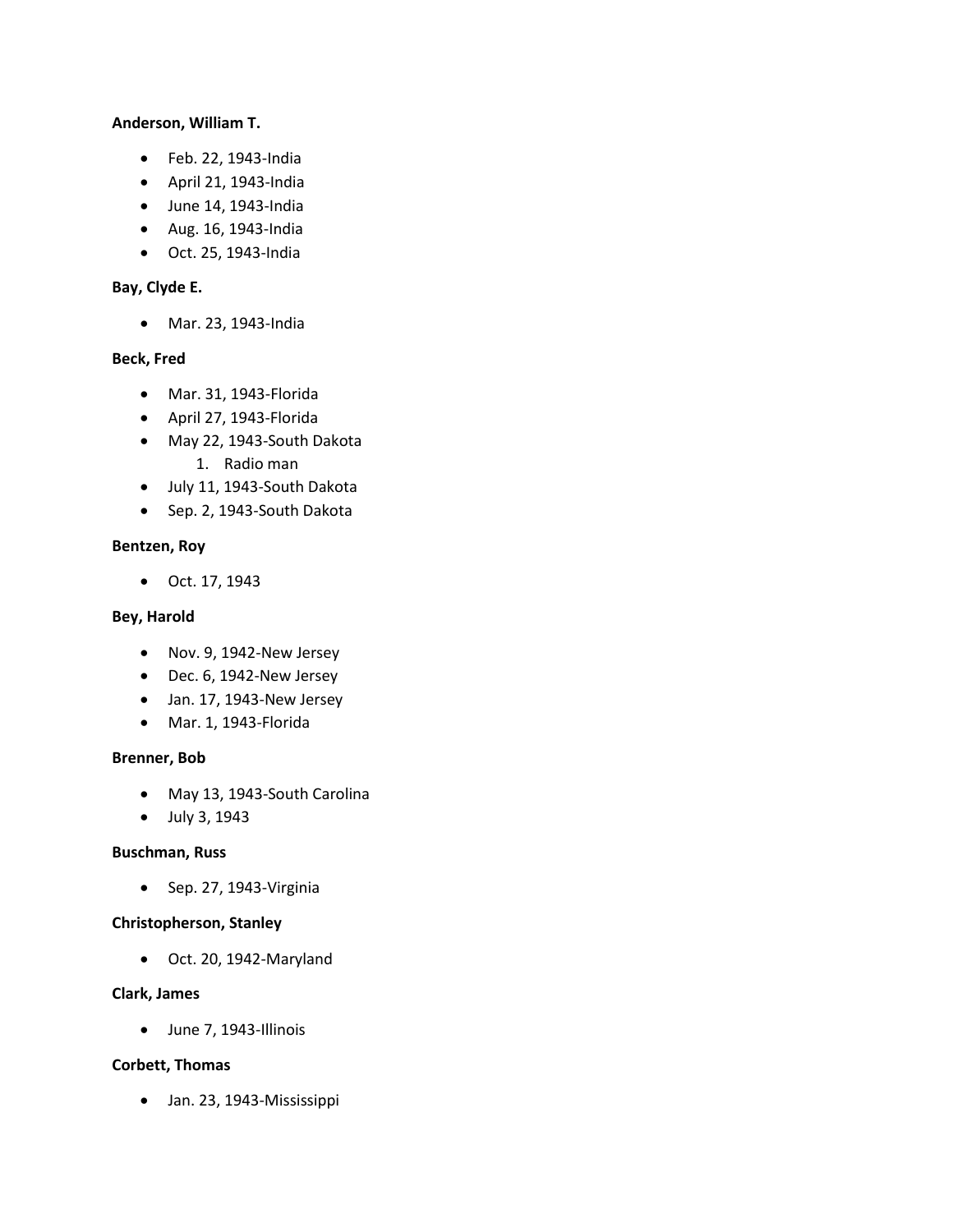#### **Crandall, Kermith**

• May 5, 1943

## **Crum, Cliff**

• Feb. 15, 1943-Mississippi

#### **Doering, Abel**

• Nov. 11, 1942-Texas

## **Farris, Gene**

• Nov. 24, 1943-Colorado

## **Fiebig, Joe**

- Oct. 21, 1942
- Feb 26, 1943-Africa/England

## **Formanek, Charlie**

- Sep. 12, 1942-Australia
- Nov. 30, 1942-Australia
- Feb. 8, 1943-Australia
- Aug. 8, 1943- Southwest Pacific

## **French, Herb**

- Feb. 10, 1943-Oklahoma
- Feb. 28, 1943-Oklahoma
- Mar. 24, 1943-Oklahoma
- April 9, 1943-Oklahoma
- April 27, 1943-Oklahoma
- May 9, 1943-Oklahoma
- June 3, 1943-Oklahoma
- July 9, 1943-Oklahoma
	- 2. Deaths
- July 29, 1943-Oklahoma
	- 3. Married
- Aug. 20, 1943-Oklahoma
- Sep. 20, 1943-Oklahoma
- Oct. 24, 1943-Oklahoma
- Nov. 30, 1943-Oklahoma

#### **Gillis, Arthur**

- Oct. 31, 1942-Florida
- Feb. 24, 1943-Florida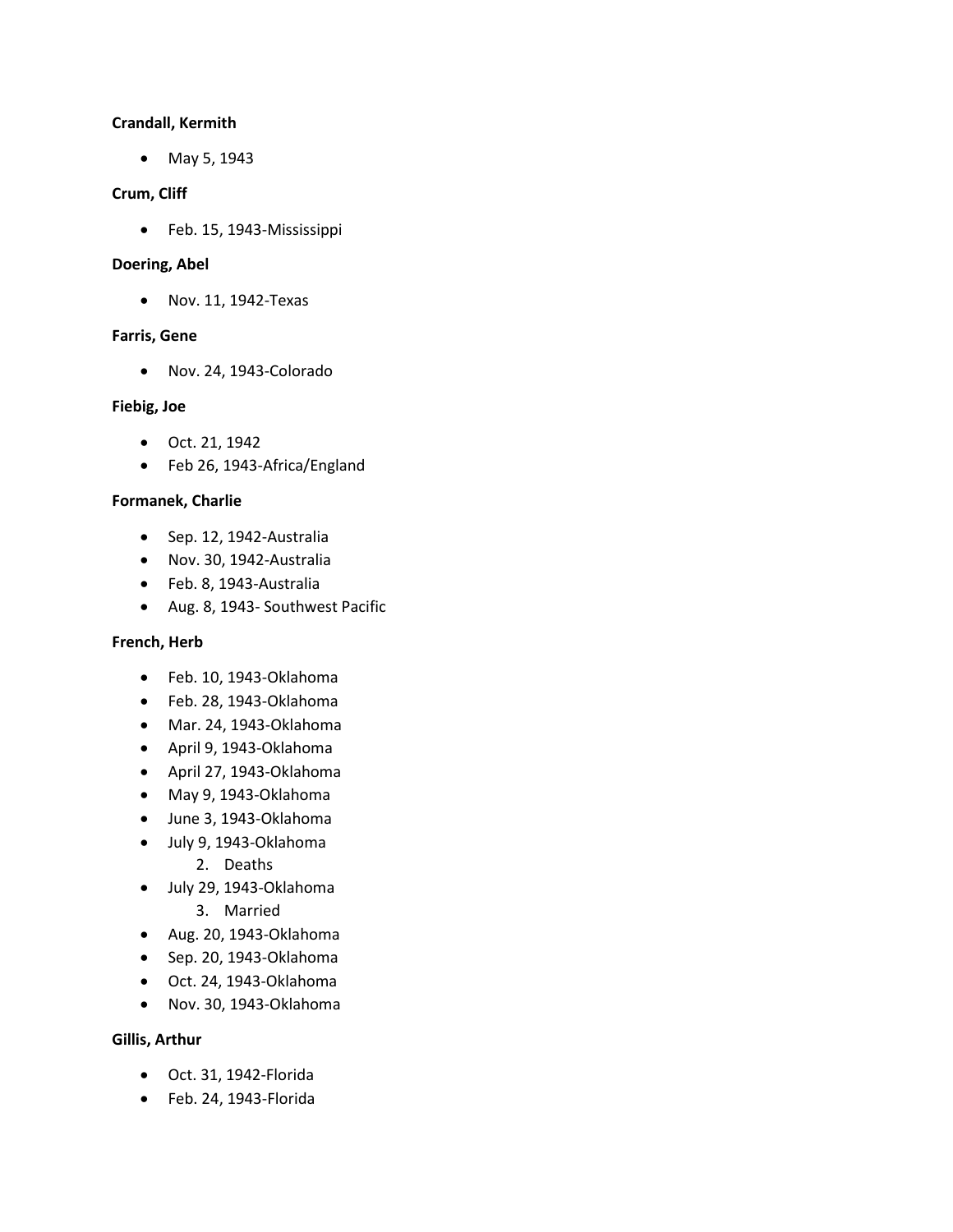• Mar. 15, 1943-Florida

## **Goldsmith, Glenn**

- Feb. 8, 1943-Washington
- Feb. 25, 1943-Washington
- Mar. 16, 1943-Washington
- April 12, 1943-California
- May 2, 1943-California
- June 6, 1943-California

# **Gray, Milton F.**

- Jan. 16, 1943-England
- Mar. 7, 1943-England
- May. 15, 1943-England
- Sep. 9, 1943-England
	- 4. Italy's Surrender
- Oct. 24, 1943

## **Greens, Harold E.**

- April 23, 1943-California
- June 22, 1943-California

# **Griffin, Frank J.**

- Nov. 12, 1942-Washington
- Dec. 14, 1942-Washinton
- Jan. 2, 1943-Washington
- Jan. 28, 1943-Washington
- Feb. 12, 1943-Washington
- Feb. 26, 1943-Washington
- April 17, 1943-California
- May 1, 1943-California
- June 4, 1943
- Aug. 15, 1943-Pacific
- Sep. 26, 1943-Hawaii
- Nov. 7, 1943-Hawaii
- Dec. 11, 1943

# **Grossbach, Carl**

- April 24, 1943-Florida
- June 29, 1943-Florida

#### **Groth, Elmer**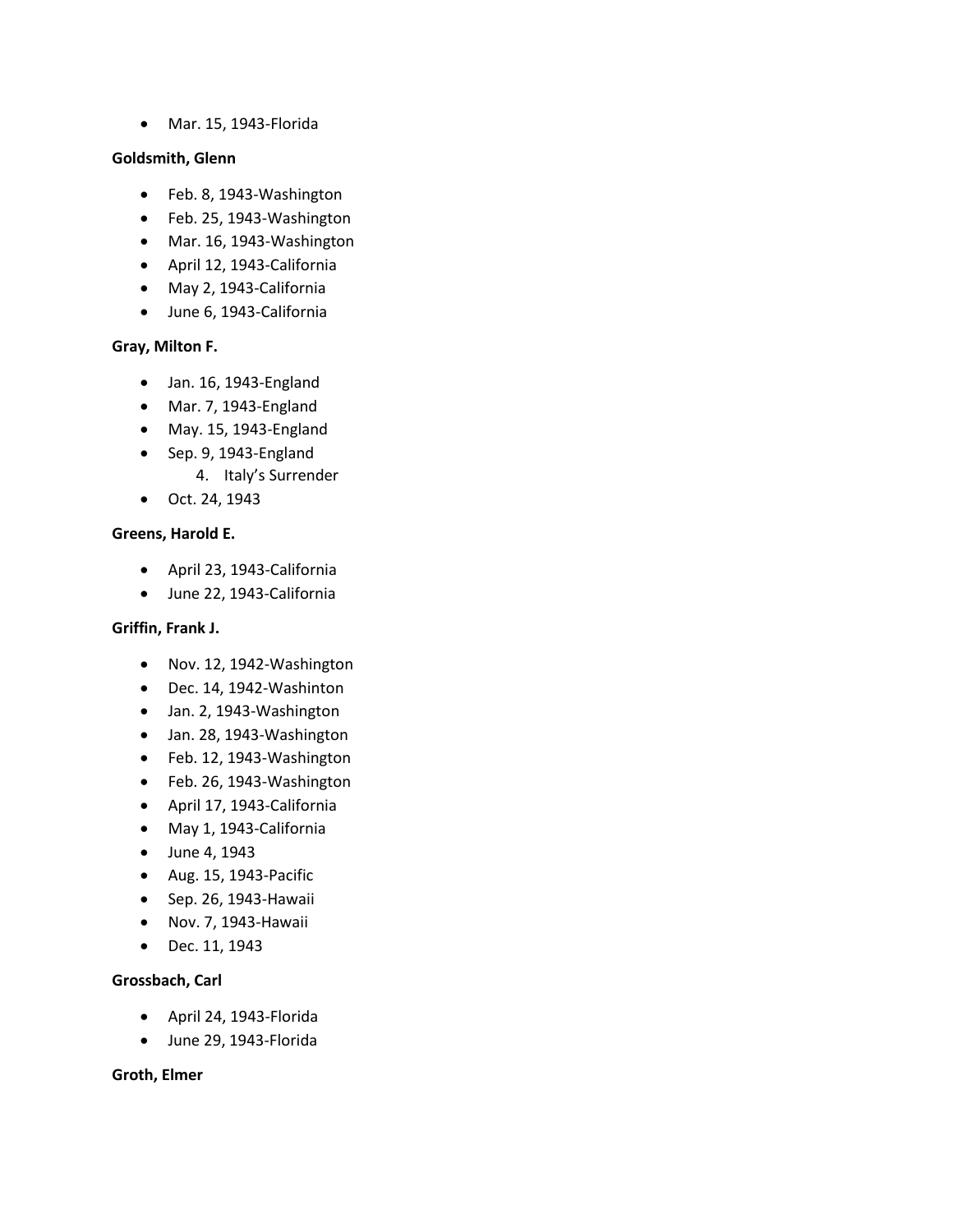• Feb. 14, 1943-Wyoming

## **Gruebal, Ralph**

- Nov. 5, 1942-Colorado
- Nov. 28, 1942-South Carolina
- Dec. 10, 1942-South Carolina
	- 5. Passed flight school
- Dec. 22, 1942-South Carolina
- Jan. 12, 1943-South Carolina
- Feb. 20, 1943-South Carolina

## **Hanson, Ted**

- Sep. 13, 1943-Alaska
- Nov. 18, 1943-Alaska

# **Hanson, Joseph C. (Joey)**

- Oct. 21, 1942-Massachusets
- Oct. 29, 1942
- Nov. 15, 1942-New York
- Dec. 13, 1942-New York
- Jan. 3, 1943-New York
- Jan. 20, 1943-Virginia
- Feb. 3, 1943-Virginia
- Feb. 19, 1943

#### **Harriman, George**

- Feb. 8, 1942
- Jan. 13, 1943-North Africa
- April 17, 1943-North Africa
- June 17, 1943
- July 29, 1943-North Africa
- Sep. 4, 1943
- Oct. 22, 1943
- Dec. 17, 1943

# **Helm, Joseph**

- Dec. 17, 1942-California
- Jan. 16, 1942-California

# **Hichey, Gregory S.**

- Nov. 10, 1942-Virginia
- Mar. 1, 1943-Florida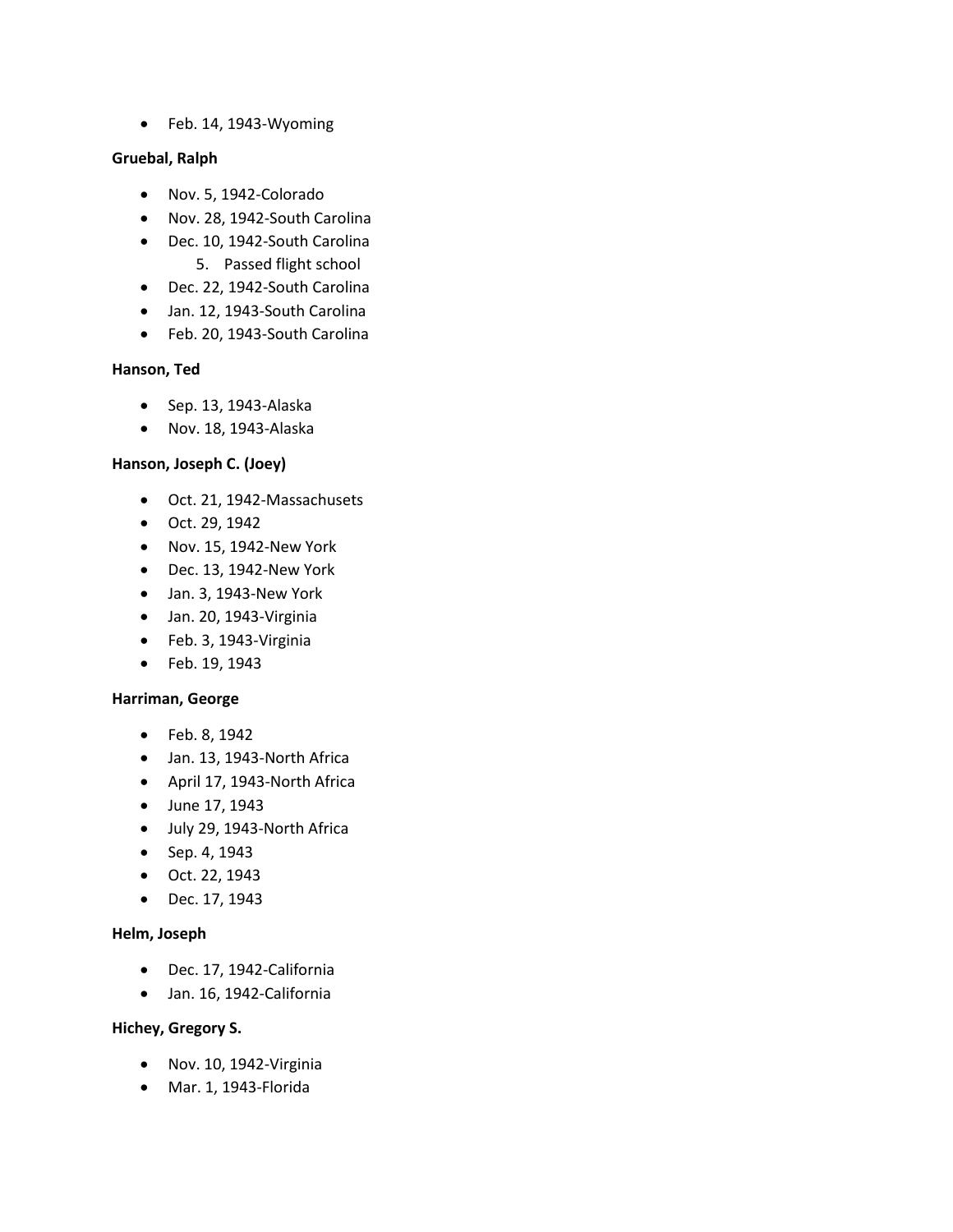- April 27, 1943
- May 6, 1943
- June 27, 1943
- Aug. 20, 1943
- Sep. 21, 1943
	- 6. Poem

#### **Hoff, Oscar F. Jr.**

• April 28, 1943-New York

#### **Holst, Bob**

• Mar. 4, 1943-Georgia

#### **Holst, Harold**

- Nov. 5, 1942-Alabama
- Jan. 6, 1943-Mississippi
- Feb. 12, 1943-Mississippi
- May 2, 1943-Arkansas
- July 10, 1943

# **Holte, N. O.**

• Sep. 15, 1943-California

#### **Holvers, Karl**

• Mar. 5, 1943-Florida

#### **Huebner, Herman**

- Feb. 11, 1943-Delaware
- Mar. 16, 1943-New Jersey
- April 10, 1943-New Jersey
- April 26, 1943-New Jersey
- May 17, 1943-New Jersey
- June 28, 1943-New Jersey
- Aug. 3, 1943-New Jersey
- Sep. 19, 1943-New Jersey
- Oct. 27, 1943-New Jersey
- Nov. 22, 1943-New Jersey

#### **Johll, Arthur N.**

• Nov. 15, 1942-North Carolina

#### **Jones, Benjamin**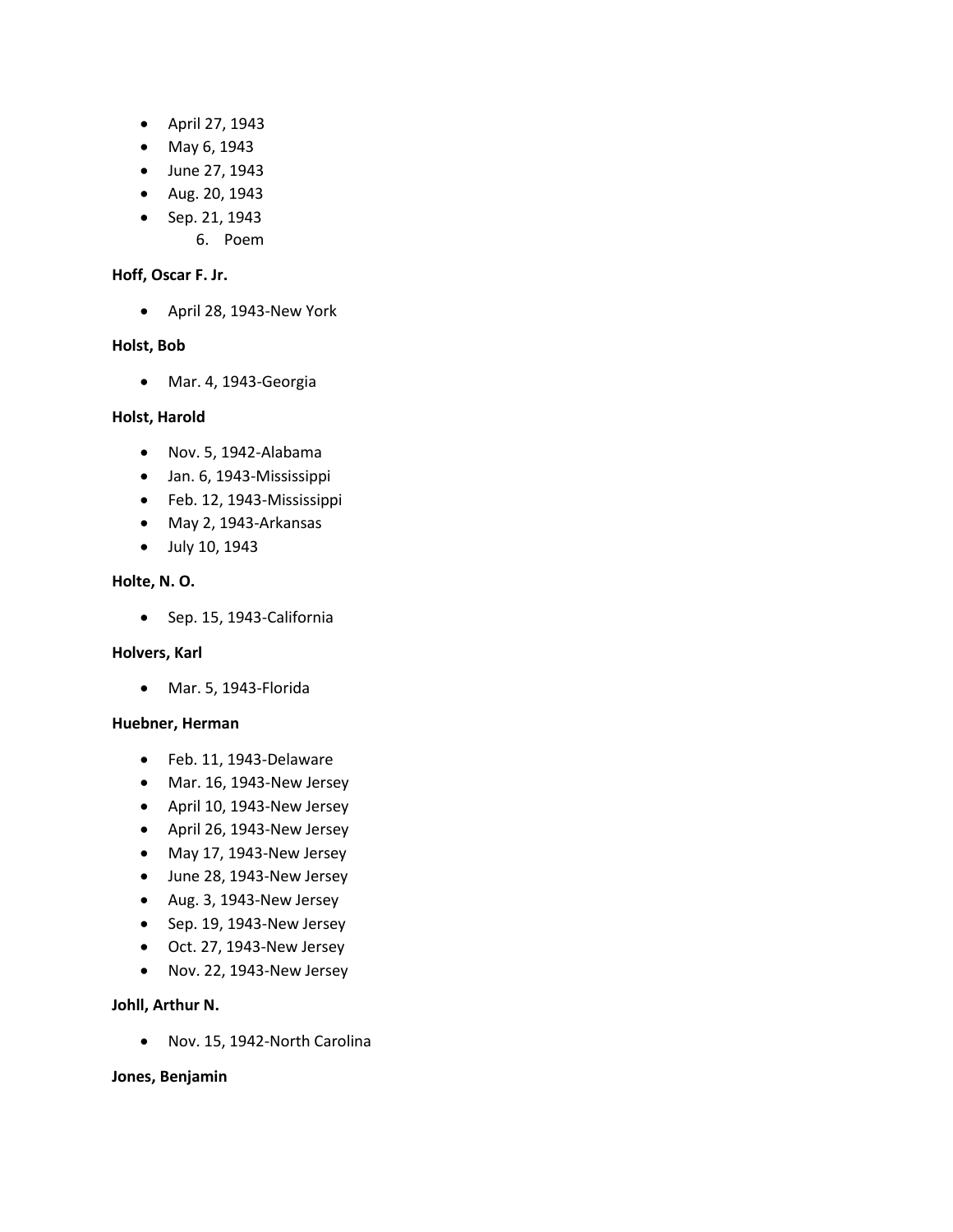• Nov. 18, 1942-Texas

## **Justin, Shorty**

- July 27, 1942
- April 27, 1943
- May 12, 1943

# **Kamperschoer, Henry**

- Oct. 23, 1942-Virginia
- Feb. 3, 1943-Virginia
- May 3, 1943-Oregon

# **Kaus, Ronald**

- Jan. 30, 1943-California
- Feb. 24, 1943-California
- April 1, 1943-California
- May 3, 1943-California
- Aug. 12, 1943-California
	- 7. Tanks
- Sep. 7, 1943-Michigan
- Sep. 26, 1943-Michigan
	- 8. Picture
- Nov. 5, 1943-Michigan
- Dec. 9, 1943-Arizona

# **Klick, Thomas A.**

- May 5, 1943-New Mexico
- July 2, 1943-California

# **Kramer, Donald**

- Nov. 8, 1942-California
- Jan. 10, 1943
- Feb. 18, 1943
- April 13, 1943
- May 25, 1943
- June 28, 1943-Hawaii
	- 9. Picture
- Aug. 26, 1943
- Oct. 6, 1943-Hawaii 10. Pictures
- Nov. 9, 1943
- Dec. 29, 1943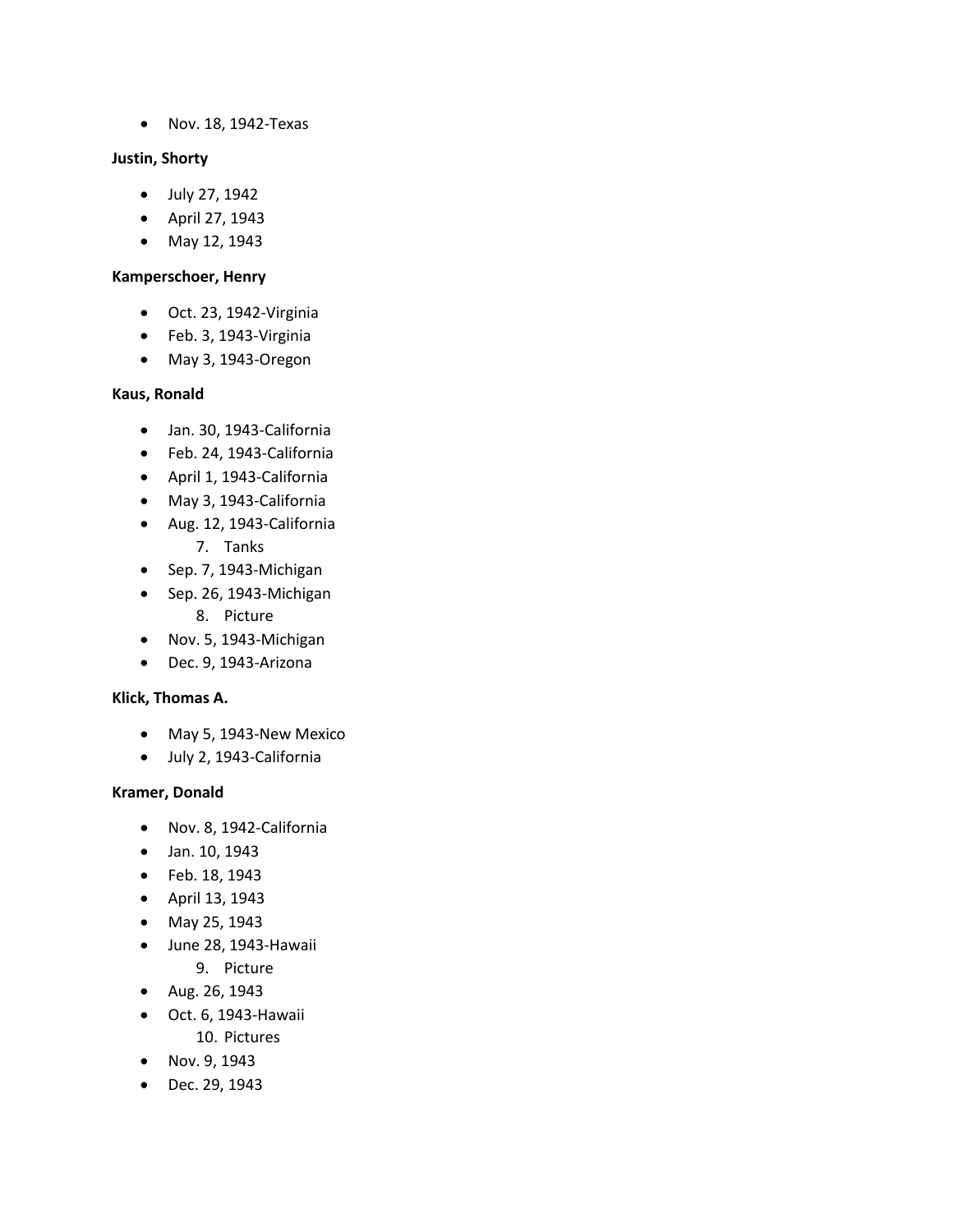#### **Krudston, Almer**

• Dec. 18, 1942-California

#### **Lamke, Wayne**

- Feb. 25, 1943-California
- April 25, 1943
- July 28, 1943-Pacific

# **Latchin, Robert**

• June 3, 1943

# **Leproh, John**

- Dec. 6, 1942-Arkansas
- Dec. 9, 1942-Arkansas
- May 25, 1943-Georgia

# **Lindberg, Al**

• Nov. 10, 1942-Texas

## **Lusk, Sylvester**

- Feb. 24, 1943-Louisiana
- Mar. 22, 1943-Louisiana
- April 11, 1943-Louisiana 11. Injured hand
- April 28, 1943-Louisiana
- June 5, 1943-Louisiana
- June 29, 1943-Louisiana
- July 20, 1943-Louisiana 12. Dismissed from duty

# **Mach, R. F.**

- June 16, 1943-Illinois
	- 13. Military Doctor
- July 3, 1943-Illinois
- Aug. 5, 1943-Illinois
- Sep. 14, 1943-Illinois
- Oct. 31, 1943-Illinois
- Dec. 3, 1943-Virginia
	- 14. Amphibious Med Officer

# **Mader, Frank**

• July 3, 1943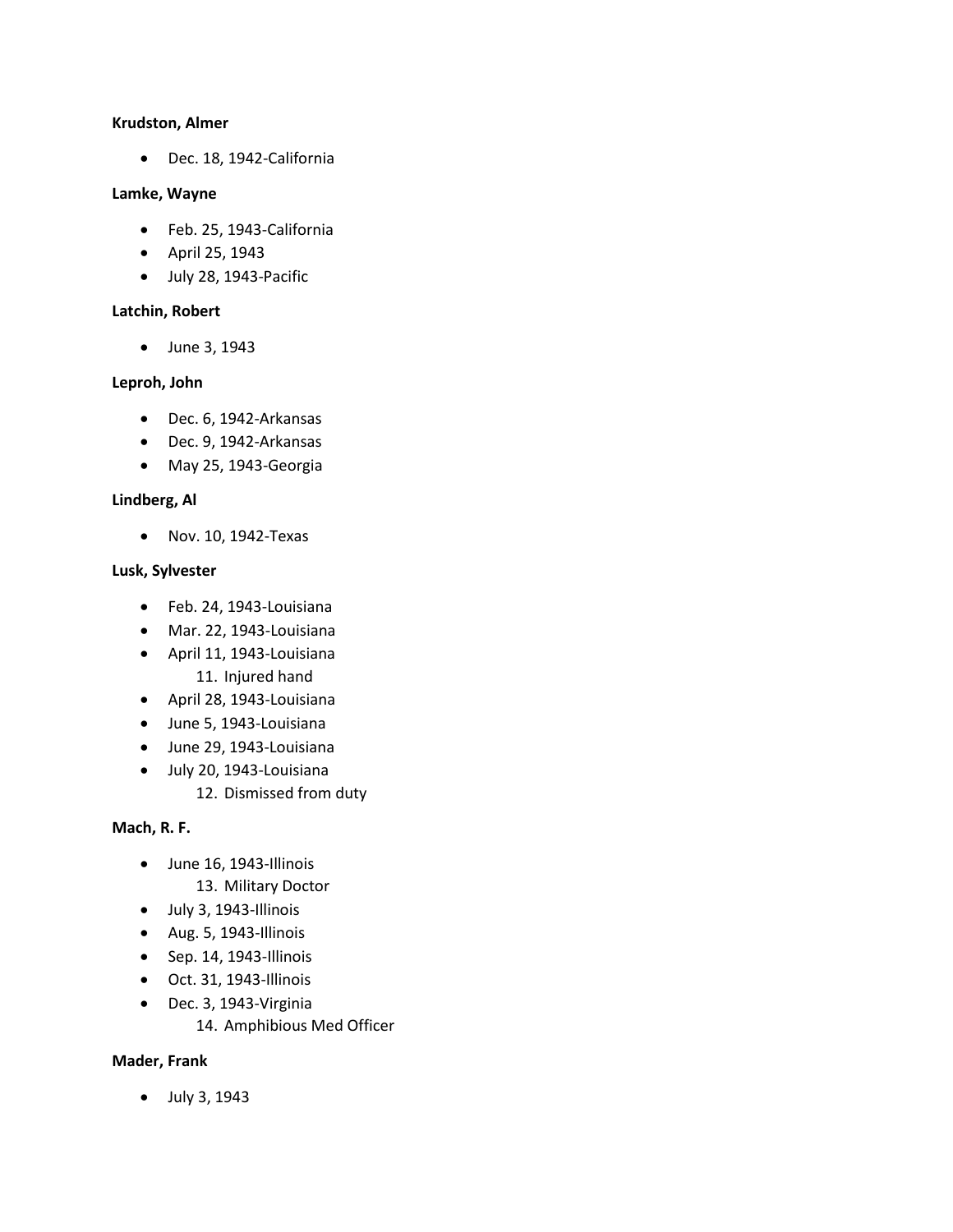## **Marshall, Alfred**

- Oct. 24, 1942-Virginia
- Nov. 15, 1942
- Dec. 13, 1942-Virginia
	- 15. Jack Benny Radio

## **Meihl, John**

- July 13, 1943-England
- Aug. 18, 1943-England
- Sep. 3, 1943-England
- Sep. 27, 1943-England
- Nov. 26, 1943-England

## **Meyer, Ervin**

• May 14, 1943-Wisconsin

# **Michel, John**

• July 1, 1943-California

## **Michle, George**

• May 17, 1943-England

# **Miller, Norman**

- Oct. 25, 1942-California
- Dec. 4, 1942
- Feb. 5, 1943-Hawaii
- May 13, 1943-Hawaii
- Aug. 12, 1943

#### **Monson, George**

• Feb. 14, 1943-Illinois

#### **Morgan, Maurice**

- Nov. 1, 1942-Illinois
- Dec. 16, 1942-Pennsylvania
- Feb. 1, 1943-Pennsylvania
- Mar. 19, 1943-Ohio

# **Muth, Karl**

- Feb. 7, 1943-Missouri
- April 24, 1943-California
	- 16. Picture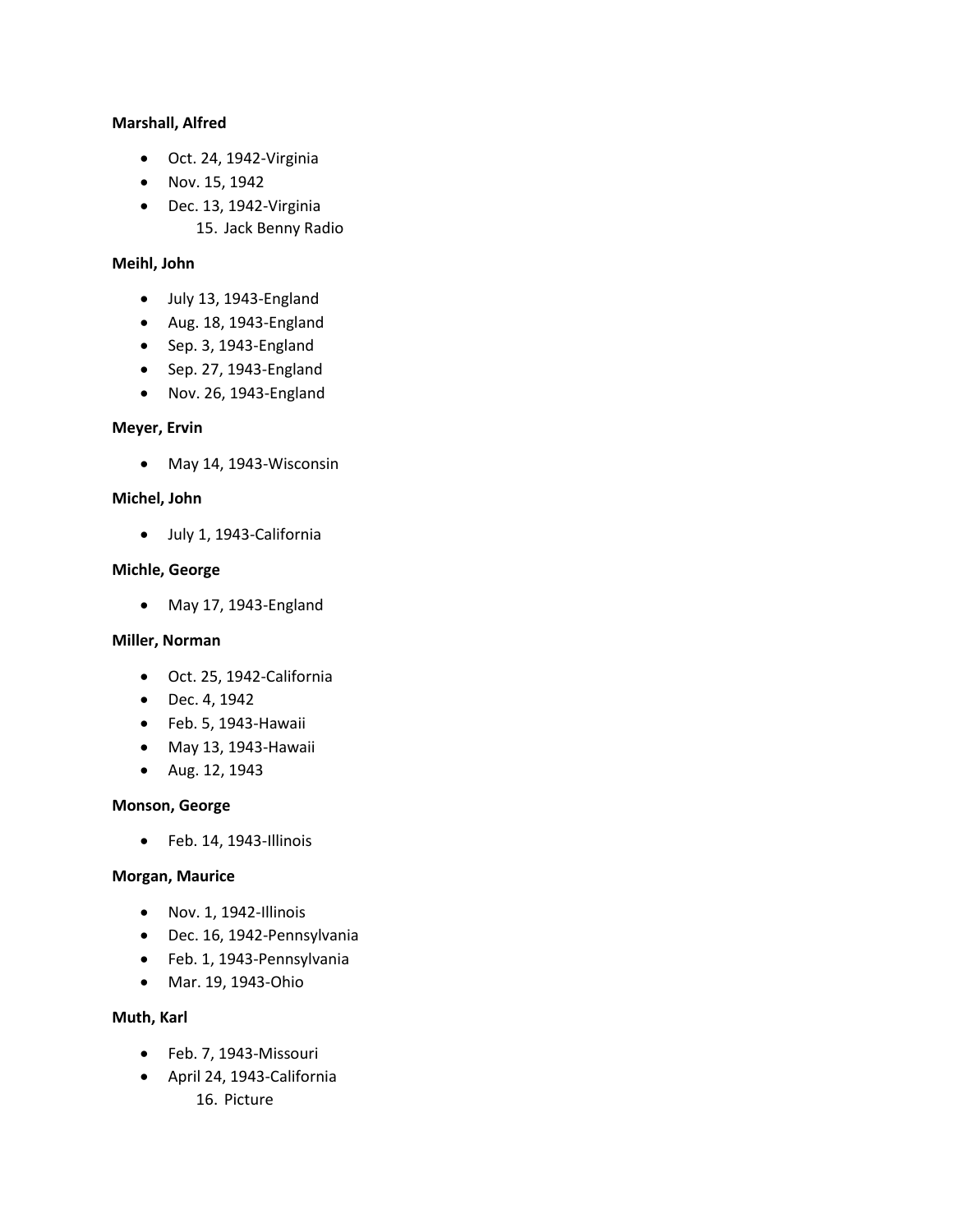- July 11, 1943-Illinois
- Aug. 23, 1943-Illinois
- Oct. 17, 1943-Washington

## **Niemeyer, Donald**

• Oct. 24, 1942-California

## **Oldenburg, W. H.**

• Nov. 4, 1942-Kansas

# **Olsen, K. E.**

- Feb. 15, 1943-Missouri
- Feb. 23, 1943-Missouri
- Mar. 11, 1943-Missouri
- April 5, 1943-Missouri
- April 20, 1943-Missouri

# **Pfoff, Russell E.**

• Nov. 25, 1942-Arkansas

# **Piercy, Barney**

• Oct. 22, 1942-Illinois

17. 4 brothers in military

- Nov. 20, 1942-Illinois
- Dec. 14, 1942-Illinois
- Dec. 29, 1942-Illinois
- Jan. 11, 1943-Illinois
- Jan. 26, 1943-Illinois
- Feb. 15, 1943-Illinois
- Feb. 24, 1943-Illinois
- Mar. 12, 1943-Illinois
- April 7, 1943-Illinois
- April 28, 1943-Georgia
- May 10, 1943

# **Sage, Harry**

- Mar. 4, 1943-Missouri
- April 15, 1943-Missouri

# **Schmikla, Ben**

- Oct. 2, 1942
	- 18. Met Charlie Formanek
	- 19. World Series on radio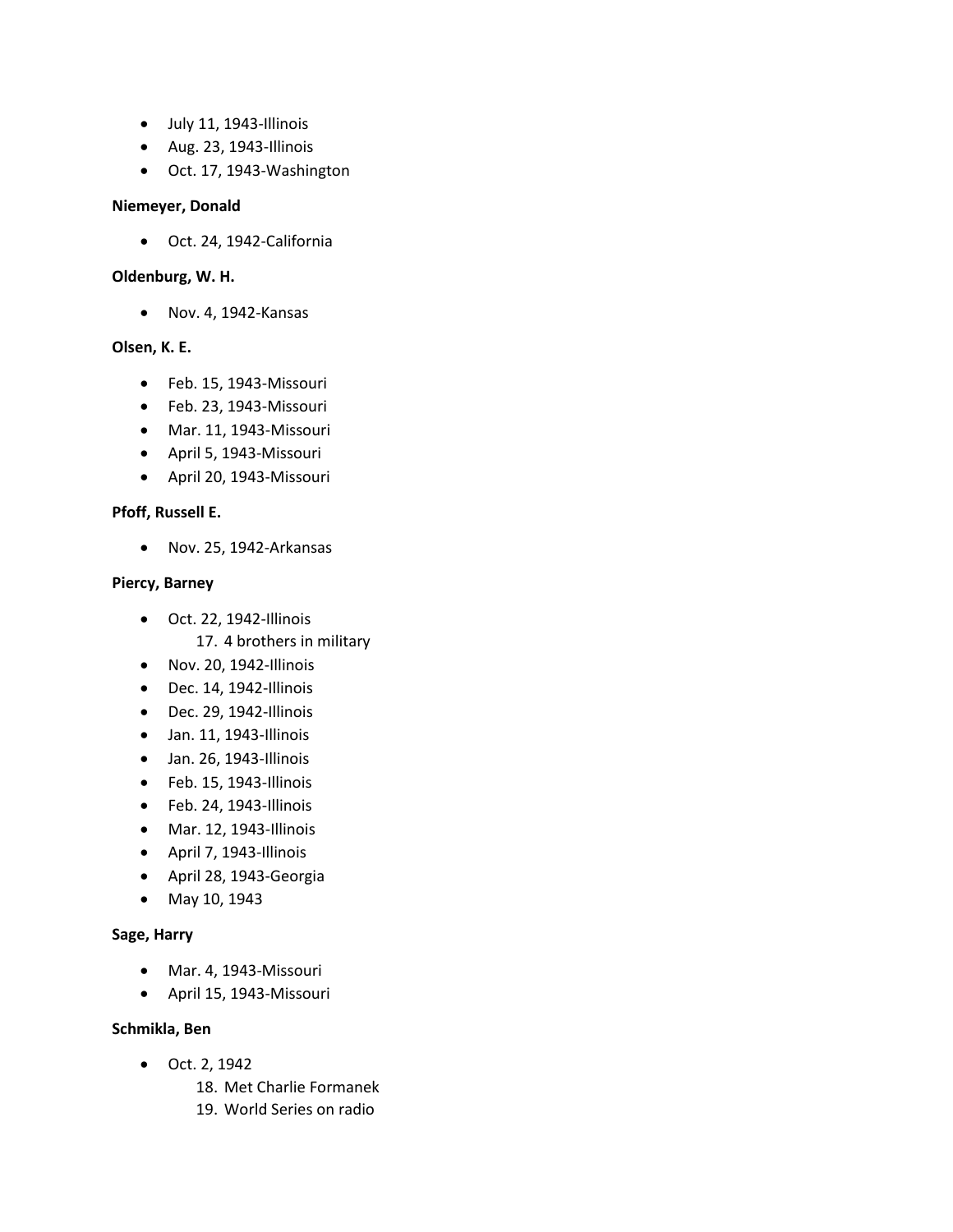## **Seabolt, Walter (Wally)**

• Aug. 25, 1943-Wyoming

#### **Seger, Russ**

- Nov. 4, 1942-Missouri
- Feb. 27, 1943-Missouri
- Mar. 26, 1943
- May 21, 1943
- July 24, 1943-Kentucky
- Oct. 19, 1943-North Africa
- Dec. 4, 1943-Italy

# **Selek, Ralland**

• Sep. 12, 1943-Arkansas

## **Sendelbach, Adolph**

- Feb. 15, 1943-Idaho
- April 28, 1943-California

#### **Servais, Joe H.**

• Nov. 10, 1942-Virginia

## **Smith, Harold**

• Oct. 15, 1942-Texas

#### **Sopher, James**

- Feb. 15, 1943-Texas
- Mar. 8, 1943-Texas
- April 15, 1943-Pennsylvania
- May 22, 1943
- June 24, 1943-England
- Dec. 11, 1943

# **Spah, Jerome J. (Jerry)**

- Dec. 3, 1942-Australia
- Jan. 15, 1943-New Guinea
- Feb. 14, 1943-Australia
- May 10, 1943-Australia
- Nov. 27, 1943-Southwest Pacific

# **Stachowitz, August (Auggie)**

• Oct. 10, 1943-Southwest Pacific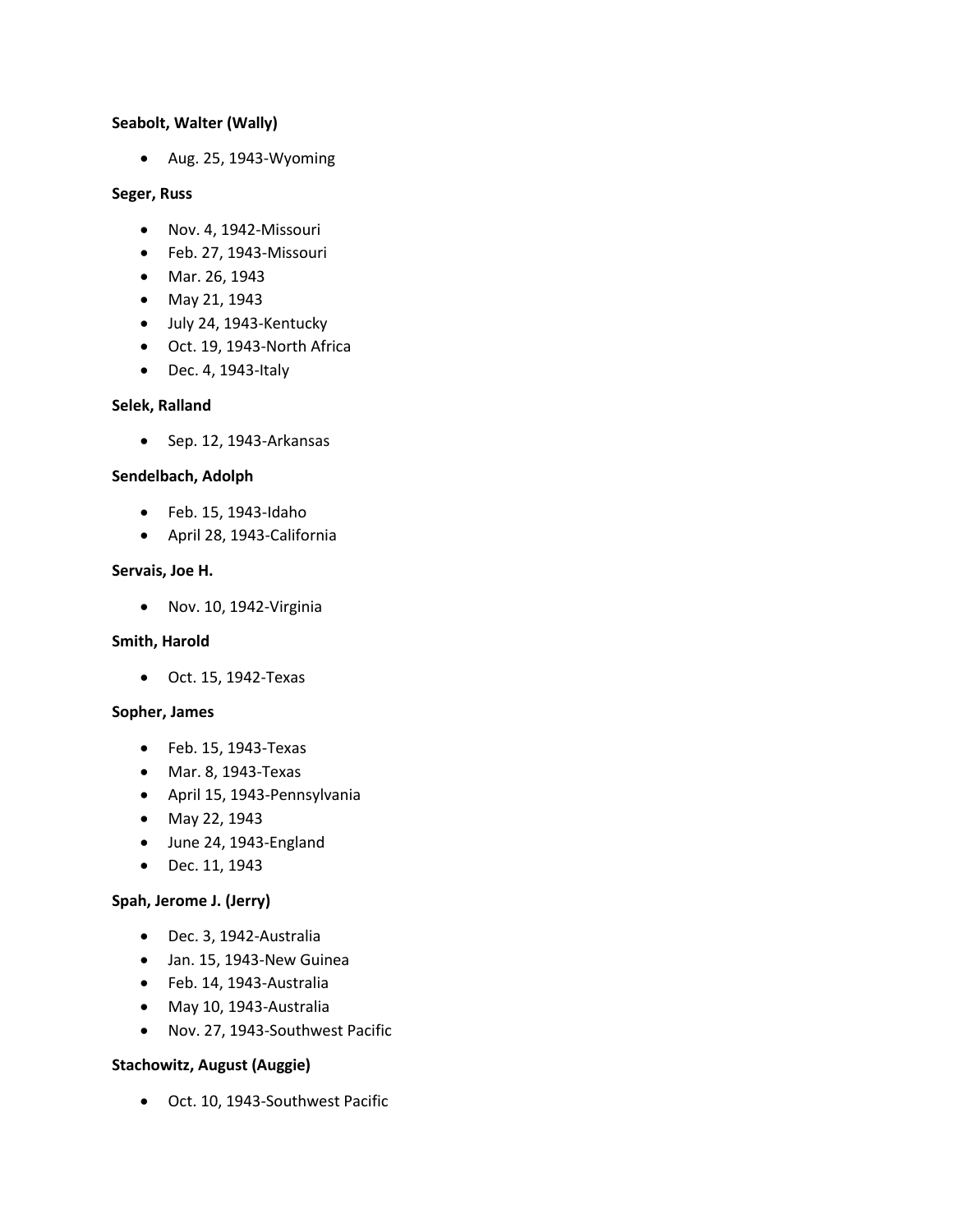#### **Sweet, Ray**

- Dec. 9, 1942-Missouri
- Feb. 1, 1943-Florida
- Feb. 13, 1943-Florida
- Feb. 14, 1943-Florida
- Feb. 28, 1943-Florida
- Mar. 24, 1943-Florida
- April 22, 1943-Florida
- June 10, 1943-Florida
- July 10, 1943-Florida

#### **Reager, Mike**

- Oct. 28, 1942-Illinois
- Dec. 27, 1942-Illinois

## **Ricker, William**

• May 16, 1943-Texas

#### **Riffle, Ray**

- Dec. 5, 1942
- Mar. 16, 1943-New Guinea
- May 31, 1943-Australia
- Aug. 19, 1943-Australia
- Oct. 27, 1943-Australia
- Dec. 14, 1943

#### **Rothraupt, Russel P.**

- Oct. 27, 1942-South Carolina
- Jan. 3, 1943-700 mi. from New York
- Feb. 12, 1943-England
- April 13, 1943
- July 2, 1943
- Aug 12, 1943-Bermuda

#### **Tumianie, Johnny L.**

- Feb. 14, 1943
- Mar. 13, 1943-Washington
- April 10, 1943-California
- May 16, 1943-California
- June 30, 1943-California
- Aug. 12, 1943-Pacific
- Sep. 27, 1943-Hawaii